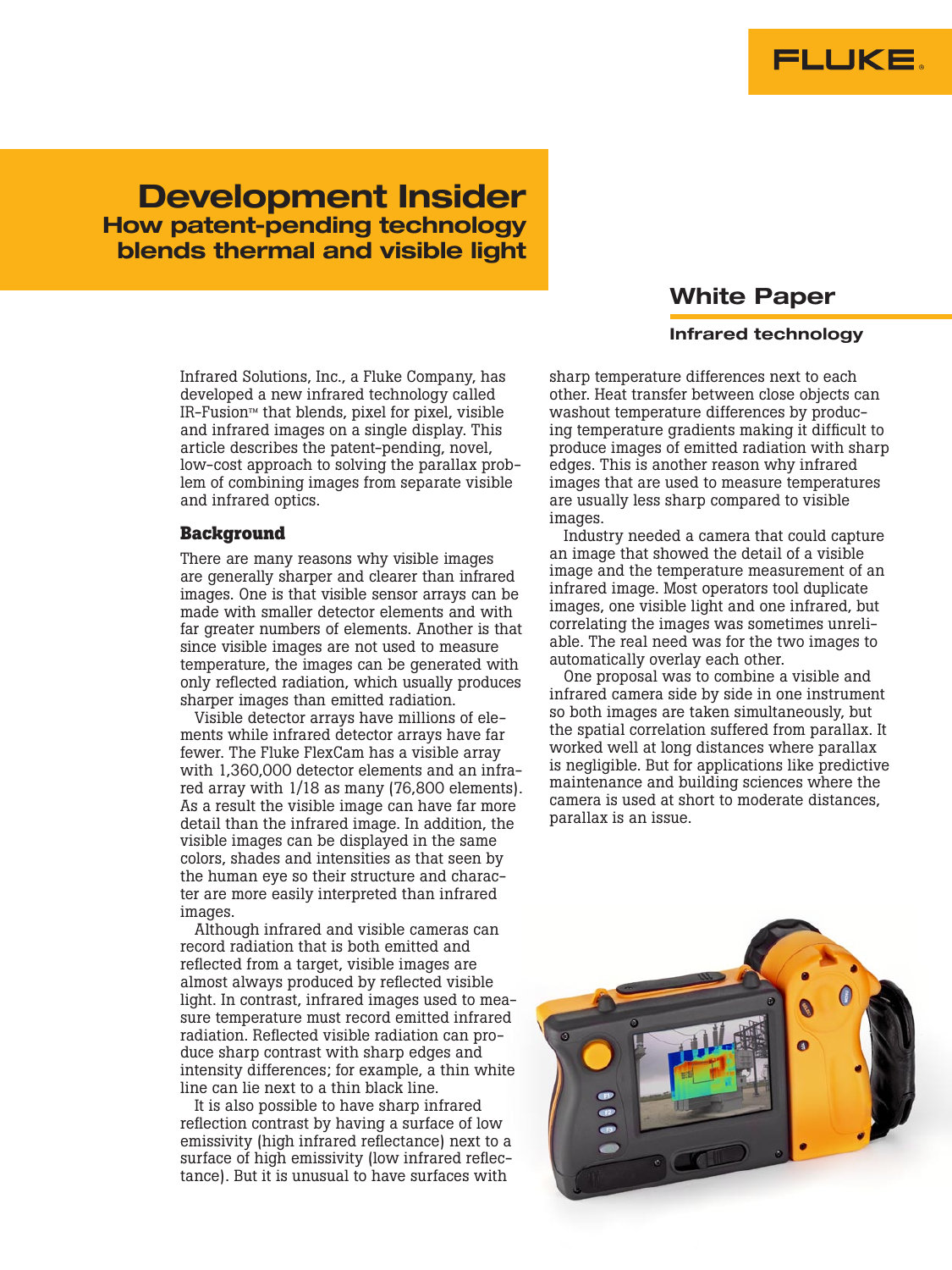# FLUKE.



Figure 1. Infrared-only, visible-only and blended images of the same scene

### **Blended Visible and Infrared Images**

The IR-Fusion technology combines a videorate infrared camera with a video-rate visiblelight camera into a single instrument so the scene can be viewed and recorded in both visible and infrared radiation. The visible image is automatically registered (corrected for parallax) and sized to match the infrared image, so the infrared scene and visible scene can overlay each other on the camera display. The operator can choose to view the visible image alone, infrared image alone, or a blended (fused) combination of the two. See example images in Figure 1.

Because the infrared and visible images are pixel for pixel matched by the camera, the operator can easily identify the location of infrared points-of-interest on the target by noting where the features are in the blended image. Once the infrared image is in focus, the camera operator may choose to view only the visible-light image and read the infrared

temperatures on the visible image from data not displayed, but associated with the matching infrared image. An example of this can be seen in the visible-only panel of Figure 1, which shows the hottest spot at 121.7 °F.

With the blended image, the location of an infrared feature of interest can be precisely identified even if the infrared contrast is low and there is very little structure in the infrared image. In Figure 2, the exact location of a poorly insulated spot on a flat wall or ceiling is aided by seeing a small visible blemish or mark in the blended visible/infrared image.

### **Display Modes**

The Fluke Ti55FT Infrared Camera with IR-Fusion™ can operate in five display modes; 1) Picture-in-Picture, 2) Full-Screen and 3) Color-Alarms, 4) Alpha Blending, and 5) Full visible light. In any of the first four modes, temperatures are recorded and can be displayed in the infrared portion of the image.





Figure 3. Picture-in-picture mode showing the center quarter of display with visible only, infrared only and a moderate blended of the two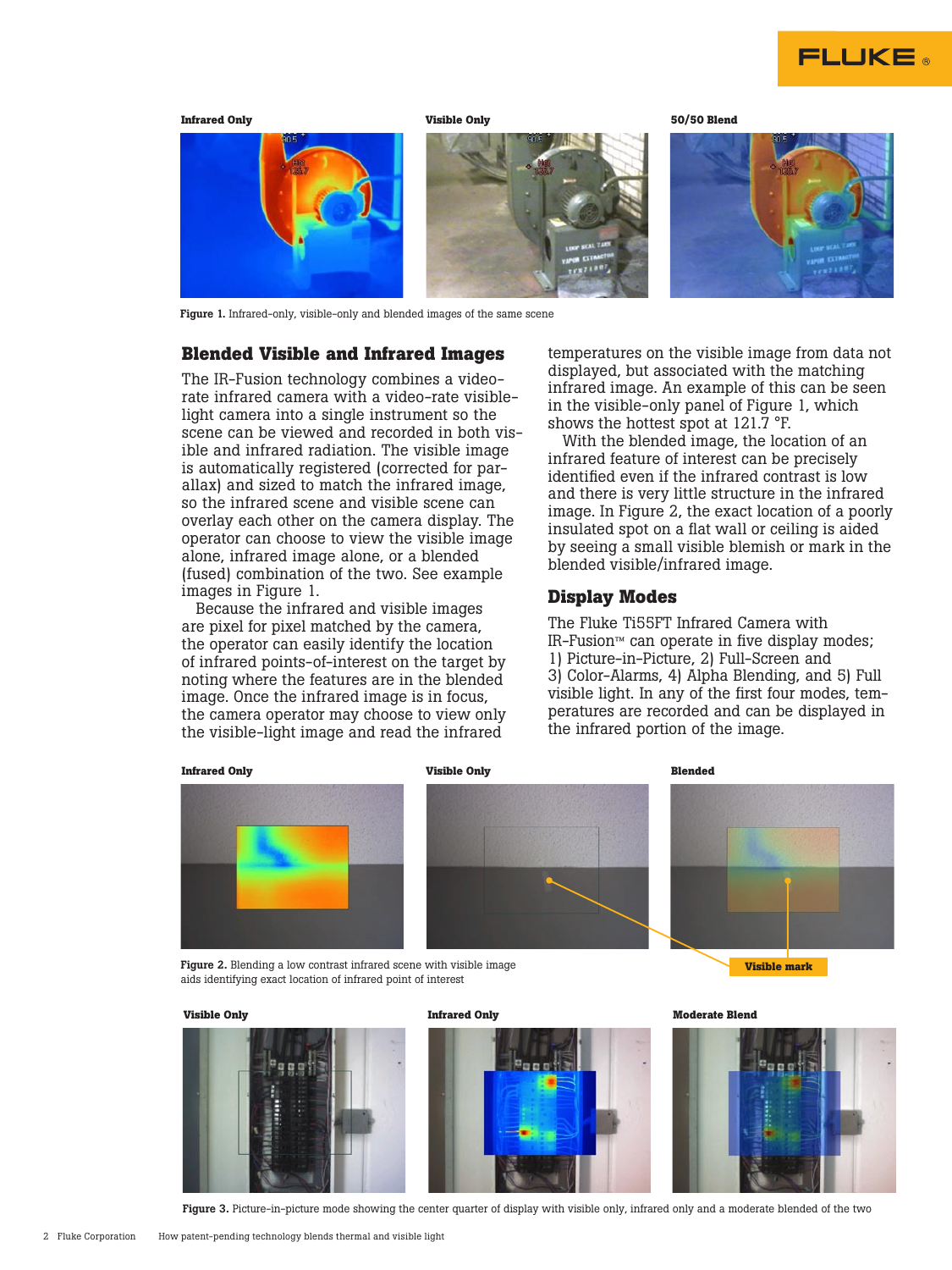

**Visible Only Infrared Only 50/50 Blend**

Figure 5. Full screen mode showing the visible only, infrared only and 50/50 blend of the two

**75 % IR Blend 50 % IR Blend 25 % IR Blend**



Figure 4. Picture-in-picture mode showing center quarter of the display with different percent blending of infrared

1) Picture-in-Picture Mode; In the picture-inpicture mode, the center quarter of the display is infrared-only, visible-only or a blend of the two. The remaining three quarters of the screen is visible only. In this mode, the infrared image is always displayed in a fixed position in the middle of the display.

Figure 4 shows a blended image with different percent infrared blending.

2) Full-Screen Mode; In the full-screen mode the center quarter of the picturein-picture mode fills the screen. As in the picture-in-picture mode, the full display can be visible-only, infrared-only or a blend of the two. Figure 5 shows a full screen image of the same infrared scene shown in Figure 4.

3) Color-Alarm Mode; The color-alarm mode is used to highlight areas of interest that meet particular temperature criteria set by the camera operator. Three settings are available; a) hot threshold, b) cold threshold and c) absolute range.

camera operator specifies both an upper and lower temperature of a range. Any pixel with a temperature in this range will appear in infrared colors. In all color-alarm modes, the colors are set by

c) In the absolute range mode (isotherm), the

the infrared palette selection and the intensity by the degree of infrared blending. The mode display can be set as either picture-in-picture or full-screen.

### **How blending is accomplished**

The IR-Fusion™ technology places the engine of a real-time visible camera in the housing of a real-time infrared camera. The placement is such that the visible optical axis is as close to the infrared optical axis as practical and is roughly parallel to the infrared axis in the vertical plain. In order to correct for parallax for a range of target distances, the field of view (FOV) of one of the cameras must be larger than

- a) In the hot threshold mode, any pixel in the image with a temperature above a temperature setting will appear in infrared colors.
- b) In the cold threshold mode, any pixel in the image with a temperature below a temperature setting will appear in infrared colors.

**Picture-in-Picture Full-Screen** 





**Color-Alarm Area**

Figure 6. Color-alarm example with hot threshold set at 300 °F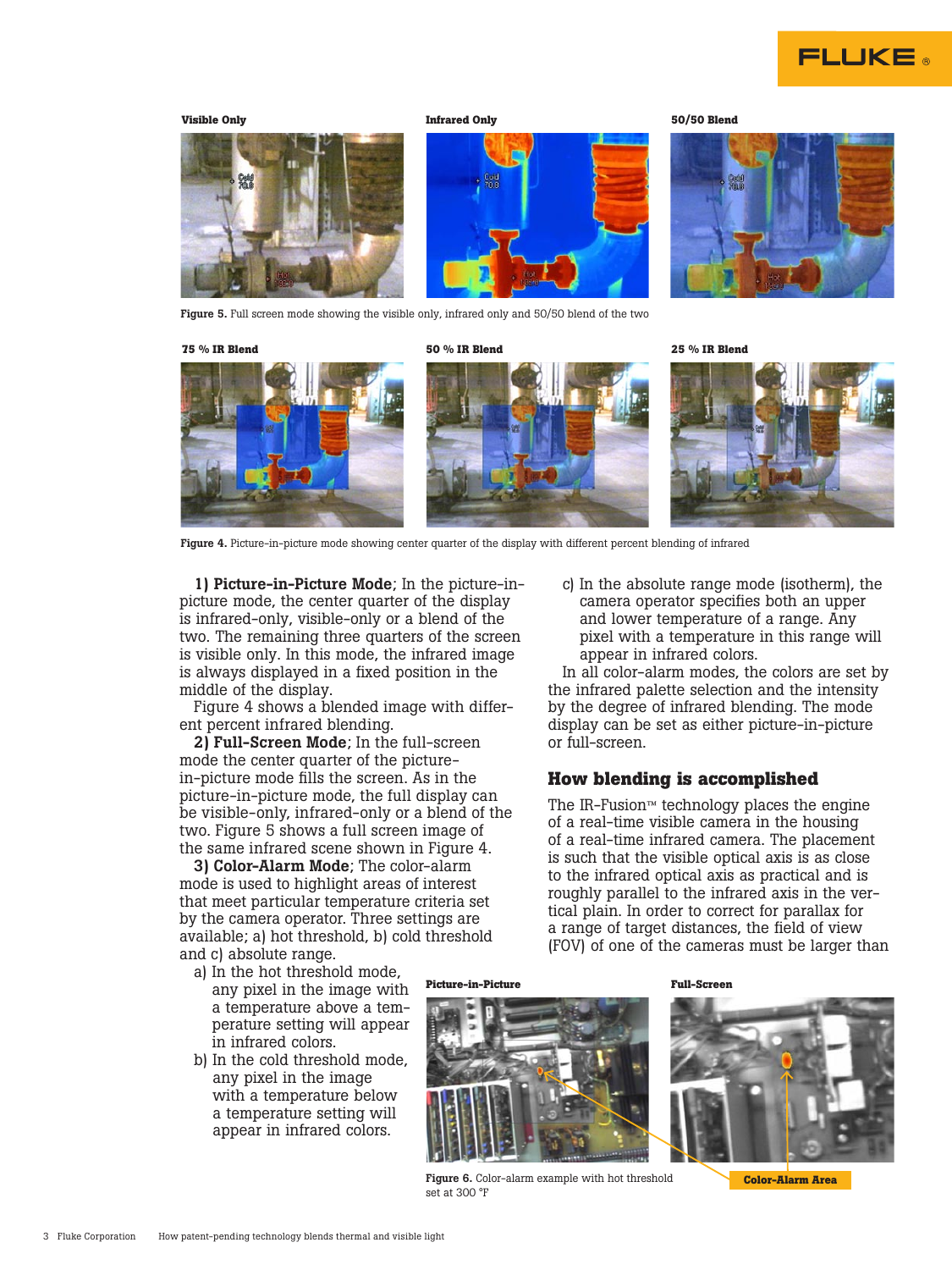

the other. The visible FOV was chosen larger because visible optics at the present time is less expensive than infrared optics and visible cameras have far finer resolution. Therefore, losing some of the visible image through the parallax correction process has the least impact on the camera and blended images.

Diagram 1 shows the optical path and sensor configuration of the combined infrared and visible camera. There are two distinct optical paths and two separate sensors; one for visible and one for infrared. Because the optical paths for the sensors are different, each sensor will "see" the target scene from slightly different views causing parallax error. This parallax error is corrected in the combined image electronically with software adjustments.



Diagram 1. Optical path and sensor configuration

The visible optics is such that it remains in focus at all usable distances. The infrared lens has a low f-number and as a result a shallow depth of field which provides an excellent means of determining distance to the target. Only the infrared lens needs focus adjustment for targets at different distances.



Diagram 2. Parallax geometry

### **Parallax correction**

The parallax correction is based on the infrared focus distance. Diagram 2 shows geometrically, the derivation of the parallax equation. From the standard lens equation

$$
\frac{1}{d} + \frac{1}{i} = \frac{1}{f}
$$

**Where;**  $d = distance to object$  $i =$  distance to image  $f =$  effective focal length of lens

And from Diagram 2:<br>*qi q* 

$$
p = \frac{qi}{d} = \frac{q}{d\left[\frac{1}{f} - \frac{1}{d}\right]} = \frac{q}{\left[\frac{d}{f} - 1\right]}
$$

**Where;**  $q =$  separation distance between visible and infrared optical axis  $p = image$  offset at the visible focal plane

For a given camera the separation distance **q** and the lens focal length **f** are fixed. Therefore from the above equation the visible image offset is a function of the target distance only.

When an image is captured, the full visible image and the full infrared image with all the ancillary data are saved in an image file on the camera memory card. That part of the visible image not displayed which lies outside the display dimensions when the image was taken is saved as part of the visible image. Later, if post processing adjustment in the registration between the infrared and visible image is needed on a PC, the full visible image is available to make such adjustments.

### **Conclusion**

A novel approach to solving the parallax issue for a camera with both visible and infrared optics has resulted in a commercial camera that significantly improves the performance and usefulness for predictive maintenance and building sciences applications. Specifically it provides greatly improved spatial detail to infrared images and aids in identifying the exact location of infrared points-of-interest.